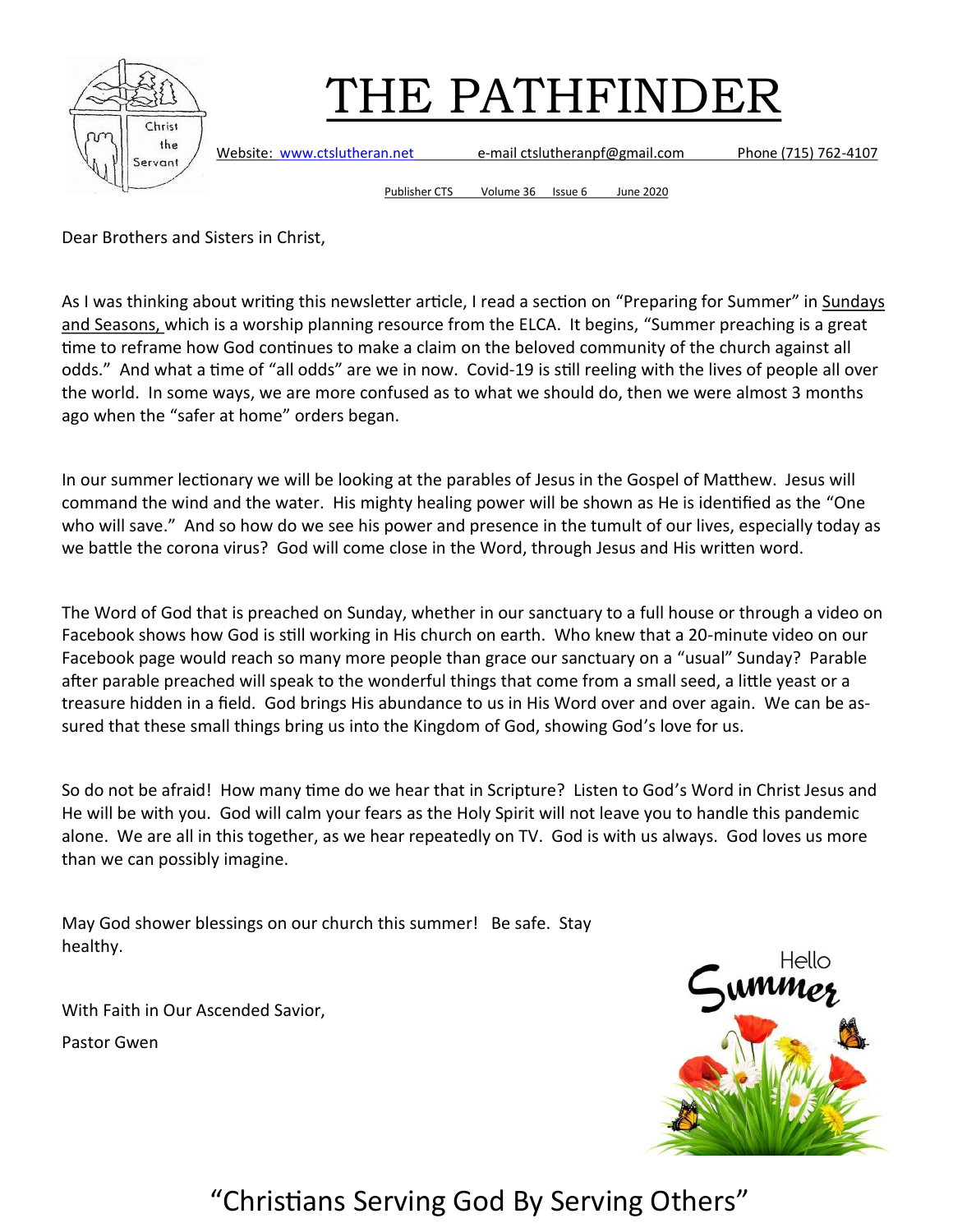

Website: [www.ctslutheran.net](http://www.ctslutheran.net/) e-mail ctslutheranpf@gmail.com Phone (715) 762-4107

Publisher CTS Volume 36 Issue 6 June 2020

#### **Office Hours for Pastor - June**

| June 1st  | 1:00-4:00 pm  |
|-----------|---------------|
| June 3rd  | 2:00-5:00 pm  |
| June 7th  | 9:30–11:00 am |
| June 8th  | 1:00-4:00 pm  |
| June 10th | 2:00-5:00 pm  |
| June 14th | 9:30–11:00 am |
| June 15th | 1:00-4:00 pm  |
| June 17th | 2:00-5:00 pm  |
| June 21st | 9:30-11:00 am |
| June 22nd | 1:00-4:00 pm  |
| June 24th | 2:00-5:00 pm  |
| June 28th | 9:30-11:00 am |
| June 29th | 1:00-4:00 pm  |

**During office hours, the building will be open for silent prayers, confession, and communion for individuals.** 



Dear Members of Christ the Servant Church,

On behalf of your council, I am writing to make you aware of the council's application and acceptance of a \$9200 loan/grant on April 18 through the Government's Paycheck Protection Program (PPP). The PPP is a federal program that helps small businesses and faith-based organizations impacted by the COVID-19 pandemic to assist with covering costs related to payroll and utilities.

We found out that we qualified for these funds and the unknown impact of the COVID-19 pandemic and possible disruption in regular income prompted our decision. The loan will be fully forgiven if the funds are used for payroll and utilities cost. We anticipate that we will meet the necessary terms and that it will be considered a forgivable loan/grant. While these funds will help cover our church's payroll and utilities expense during the period where we are not able to hold worship service at church, your pledge and regular offering is still needed.

We hope to be all together soon!

RB Melvold Church Council President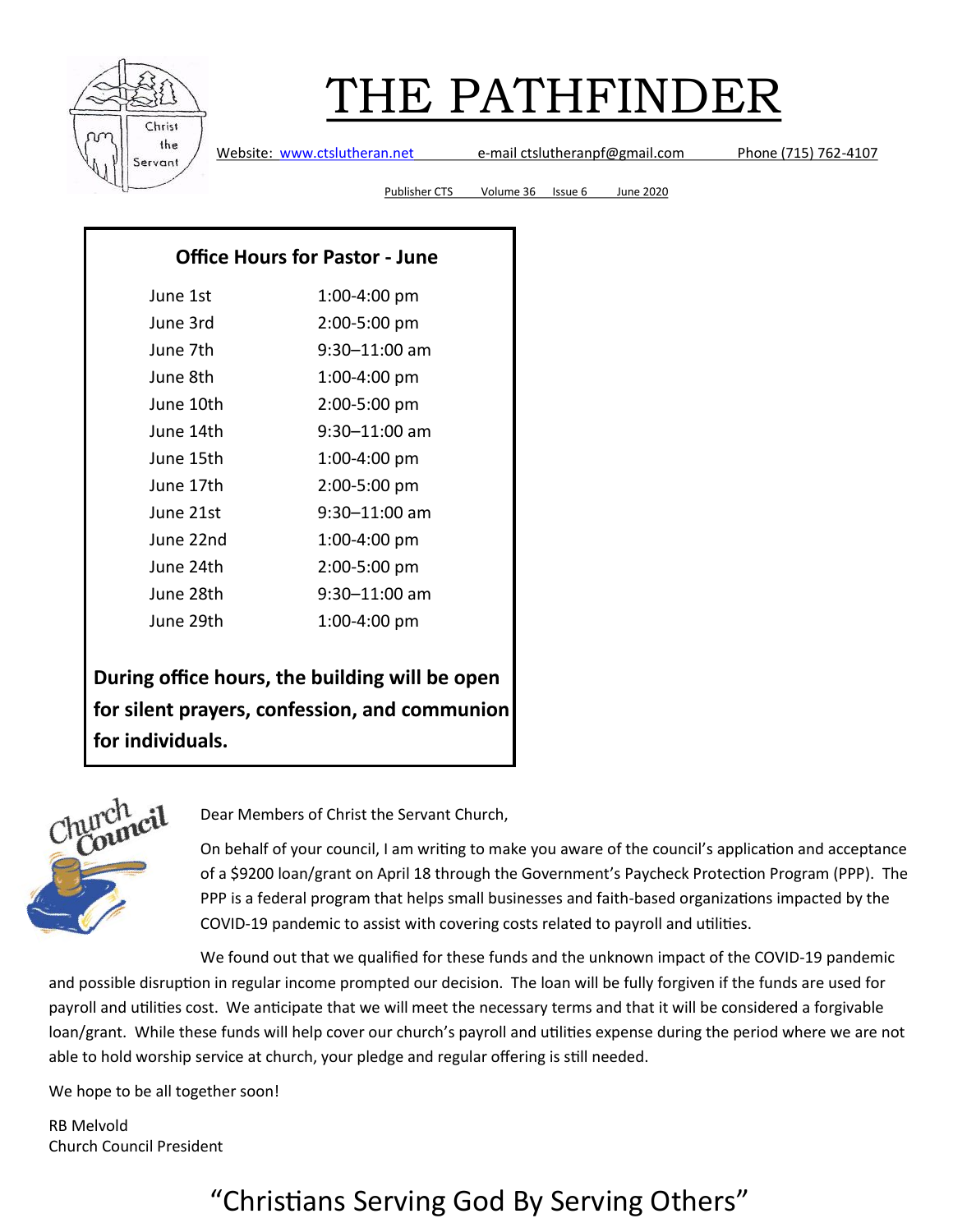

Website: [www.ctslutheran.net](http://www.ctslutheran.net/) e-mail ctslutheranpf@gmail.com Phone (715) 762-4107

Publisher CTS Volume 36 Issue 6 June 2020

### **Women's Quilting Group—Monday**

There will be no organized Quilting Group until further notice. If individuals would like to come in and quilt, they are welcome to do so as long as CDC guidelines are adhered to. **Men's Group—Thursday**

#### **Bible Study—Tuesday**

June 2nd 9:00 am June 9th 9:00 am June 15th 9:00 am June 22nd  $9:00 \text{ am}$ June 29th 9:00 am



| May 28th  | 5:00-6:00 pm |
|-----------|--------------|
| June 4th  | 5:00-6:00 pm |
| June 11th | 5:00-6:00 pm |
| June 18th | 5:00-6:00 pm |
| June 25th | 5:00-6:00 pm |



Stay active. Read the Word. Worship with other believers. Continue to give. Keep learning and growing. Your faith will be unleashed!

[Joyce Meyer](https://www.brainyquote.com/authors/joyce-meyer-quotes)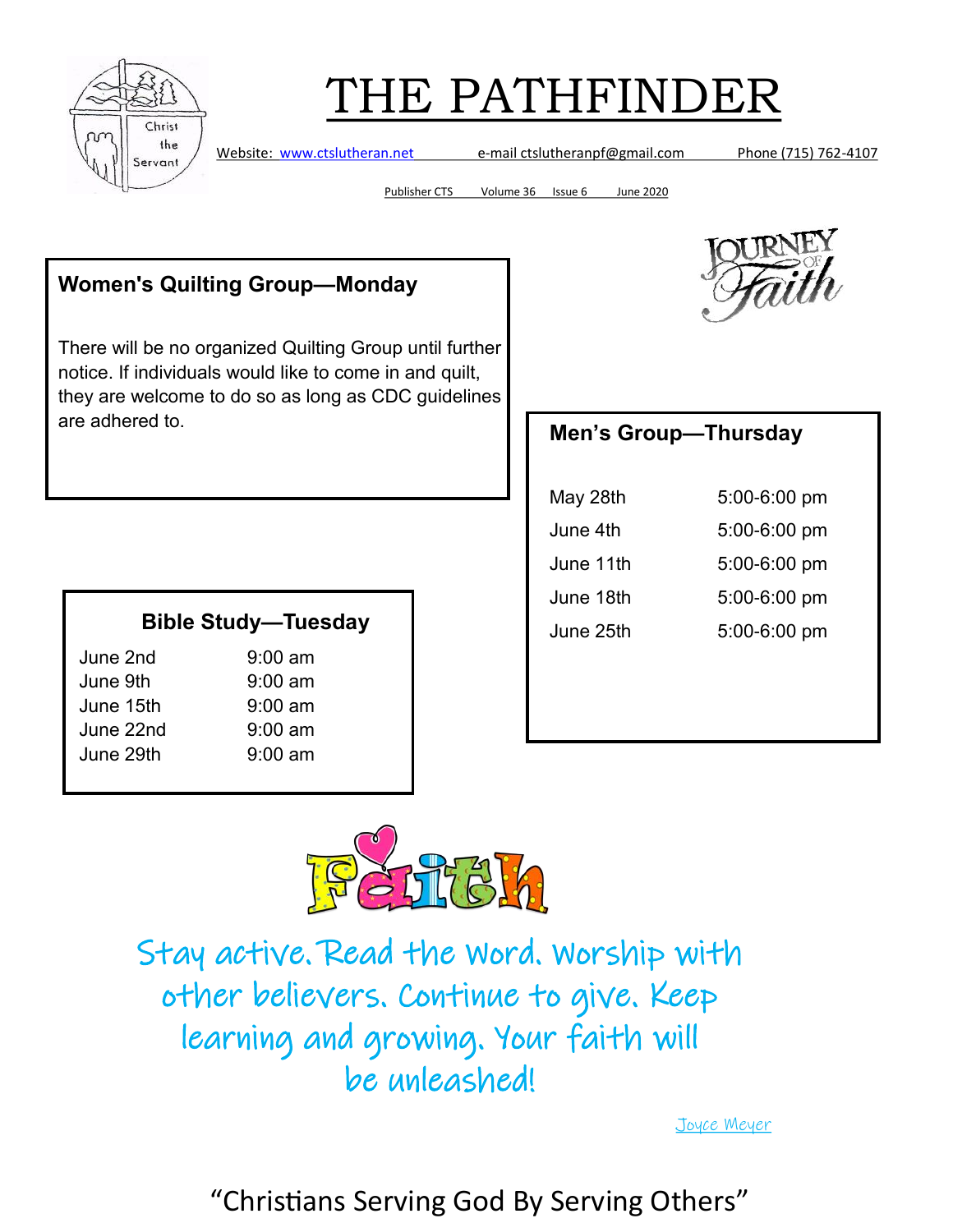

Website: [www.ctslutheran.net](http://www.ctslutheran.net/) e-mail ctslutheranpf@gmail.com Phone (715) 762-4107

Publisher CTS Volume 36 Issue 6 June 2020



### **June Bible Readings**



#### **June 7, 2020—Holy Trinity Sunday**

Genesis 1:1-2:4a Psalm 8 2 Corinthians 13:11-1 Matthew 17:16-20

#### **June 14, 2020—2nd Sunday after Pentecost**

Exodus 19:2-8a Psalm 100 Romans 5:1-8 Matthew 9:35-10:8

#### **June 21, 2020 —3rd Sunday after Pentecost**

Jeremiah 20:7-13 Psalm 169:7-18 Romans 6:1b-11 Matthew 10:24-39

#### **June 28, 2020—4th Sunday after Pentecost**

Jeremiah 17:5-9 Psalm 89:1-4, 15-18 Romans 6:12-23 Matthew 10:40-42

**Therefore confess your sins to one another, and pray for one another, that you may be healed… James 5:16.**

Please remember these people and requests in your prayers.

**Health/ Concerns:** Dale, Scott, Margaret, Nancy, Tom, Darlene, Jim, Pete, Greg, Shelia, Tim, and Kris

**Military** - Anton ,Claire, Natalie, and Allesa Maire

CTS Church Council, Men's Group, WELCA, Quilting Ministry, Adult Bible Studies, CTS Youth, AIDS orphans in Malawi, Hunger and poverty in the world, and those struggling with the Coronavirus.

**\*\*\*\*\*\*\*\*\*\***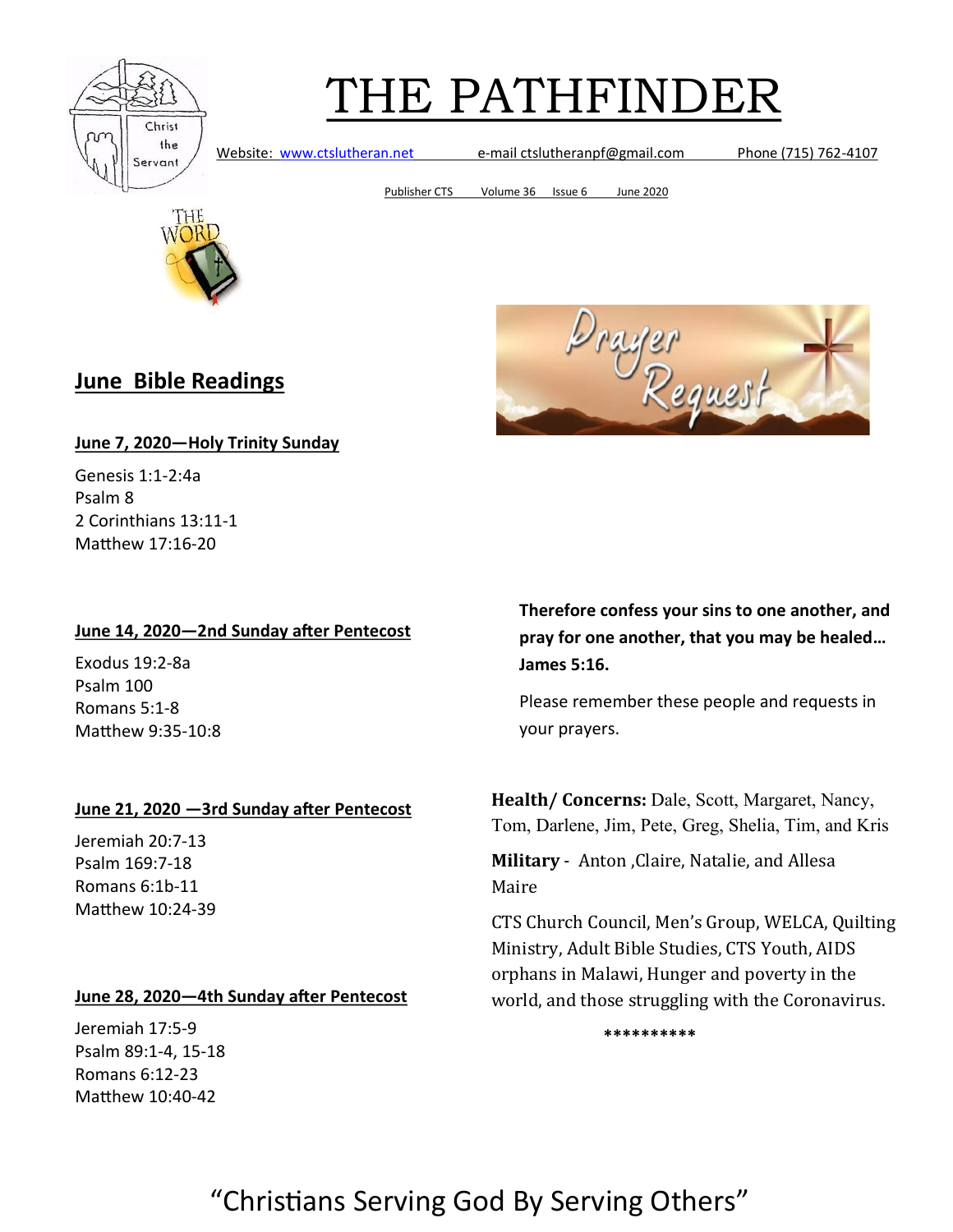

Website: [www.ctslutheran.net](http://www.ctslutheran.net/) e-mail ctslutheranpf@gmail.com Phone (715) 762-4107

Publisher CTS Volume 36 Issue 6 June 2020

August 2<sup>nd</sup> will be our first worship back together in our sanctuary.



Women's group is on hiatus for the month of June. If women would like to come in to quilt, they are welcome to do so as long as they adhere to the CDC guidelines.



Farmer's Market begins June  $3^{rd}$ . The doors to the church will be kept locked to the public and WELCA will not be doing any ice cream socials or a pie social this year.

Barb Lofthus has agreed to go through the boxes of pictures, newspaper articles, etc and organize the History of Christ the Servant. If you have any pictures or articles that you believe should be included please drop off at church for her.

Men's group is back to meeting on Thursday evenings from 5:00-6:00 p.m. All men are welcome to join. You can call Mike Roberts or Terry Tarras for more information.

Bible study. Bible study will begin on June  $2^{nd}$  at 9:00 a.m. We will continue with the study we were doing before COVID. Once the current study is over we will begin a wonderful new study called Unshakable Hope from Max Lucado. That will probably happen around the middle of July. It is another DVD series with discussion questions. Your time in this study will be enhanced by reading the book Unshakable Hope Building Our Lives on the Promises of God by Mac Lucado. I believe that you can find it on Amazon for under \$10. If you need help ordering the book email me. Please let Pastor know if you will be coming to the Fellowship hall in person or if you would like her to set up a ZOOM meeting so you can join us virtually. We are limiting participation at this time to 10 people. Should you want to engage in Bible study at another time due to work or another commitment please talk to Pastor and see what can be arranged.